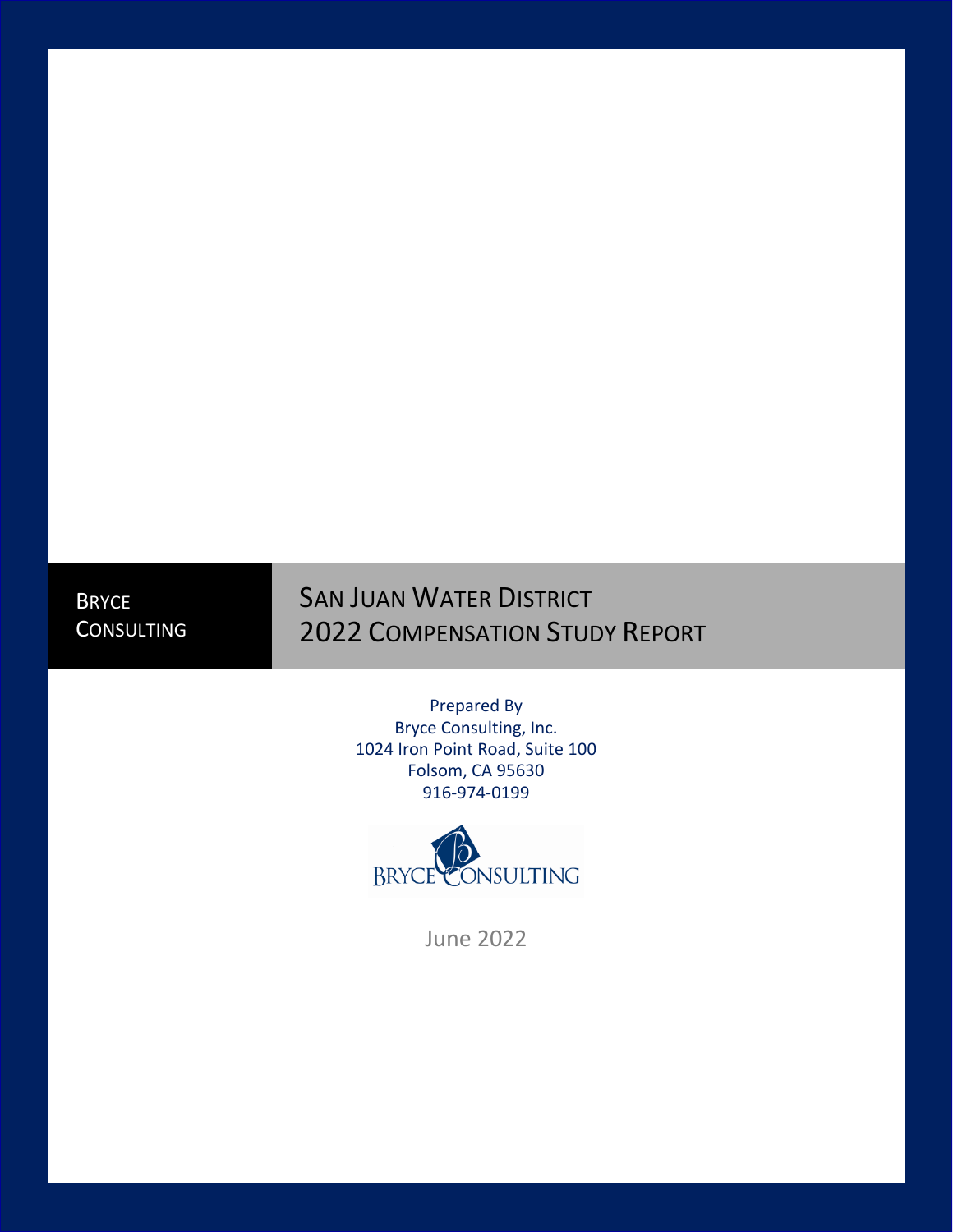# **TABLE OF CONTENTS**

| Section I          |                                         | Project Overview                        | 3  |
|--------------------|-----------------------------------------|-----------------------------------------|----|
| Section II         |                                         | <b>Compensation Survey Parameters</b>   | 4  |
| <b>Section III</b> |                                         | <b>Compensation Survey Results</b>      | 10 |
| <b>Section IV</b>  |                                         | <b>Salary Recommendations</b>           | 14 |
| Appendices         |                                         |                                         |    |
|                    |                                         | Appendix A - Detailed Market Datasheets | A  |
| B                  | Appendix B - Miscellaneous Benefit Data |                                         |    |
|                    |                                         | Appendix C - Salary Recommendations     | C  |
|                    |                                         | Appendix D - Salary Schedule            |    |

D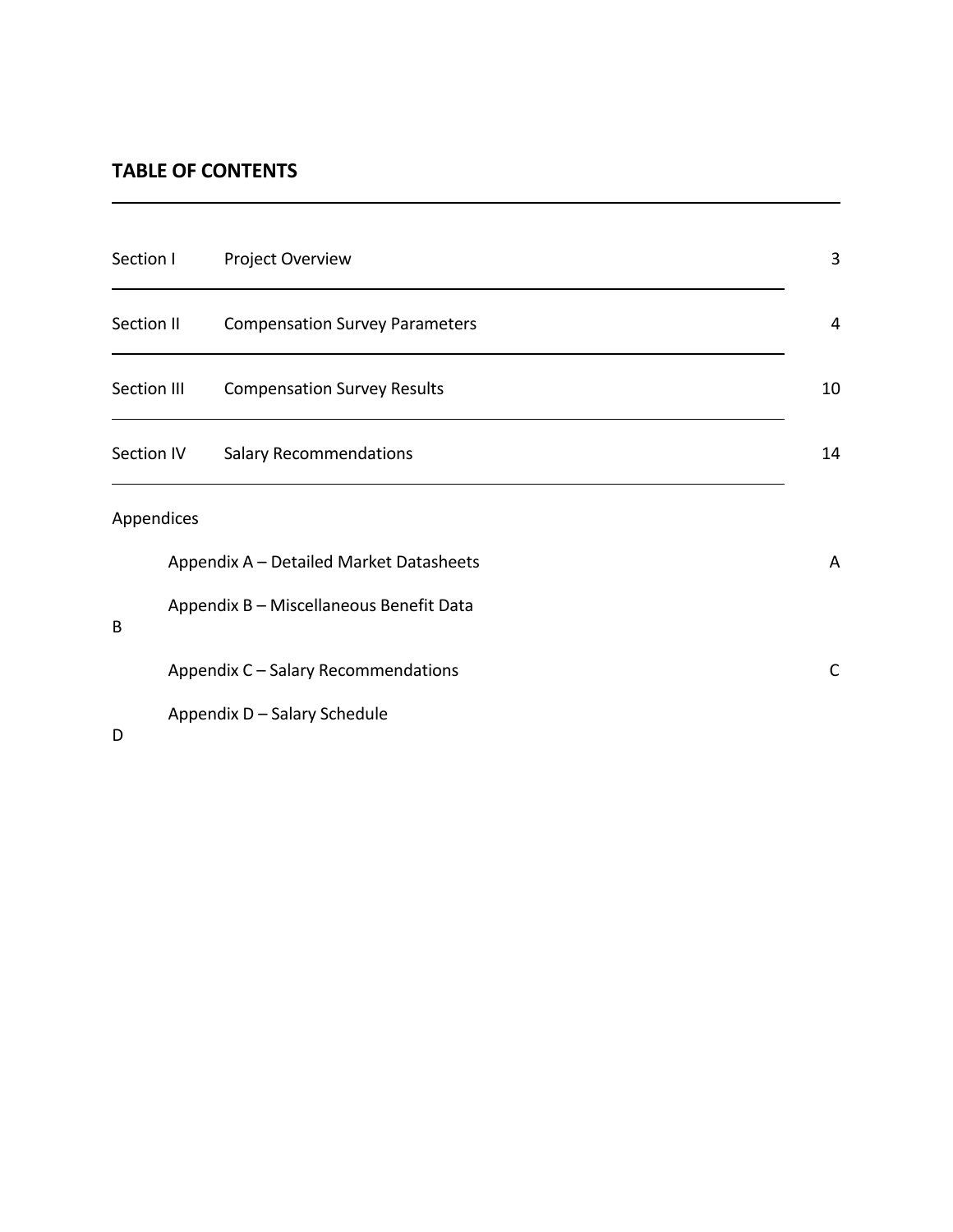## **SECTION I - PROJECT OVERVIEW**

Bryce Consulting was retained by the San Juan Water District to conduct a comprehensive compensation study of District classifications. This report presents the compensation survey results and includes:

- Section I Project Overview
- Section II Compensation Survey Parameters
- Section III Compensation Survey Results
- Section IV Compensation Survey Recommendations

#### **STUDY OBJECTIVES**

The study consisted of the following objectives:

- Review and confirm the survey parameters including survey agencies and data elements.
- Collect and analyze base salary and benefit data for the survey classifications.
- Prepare and present a comprehensive report outlining the methodology, results and recommendations.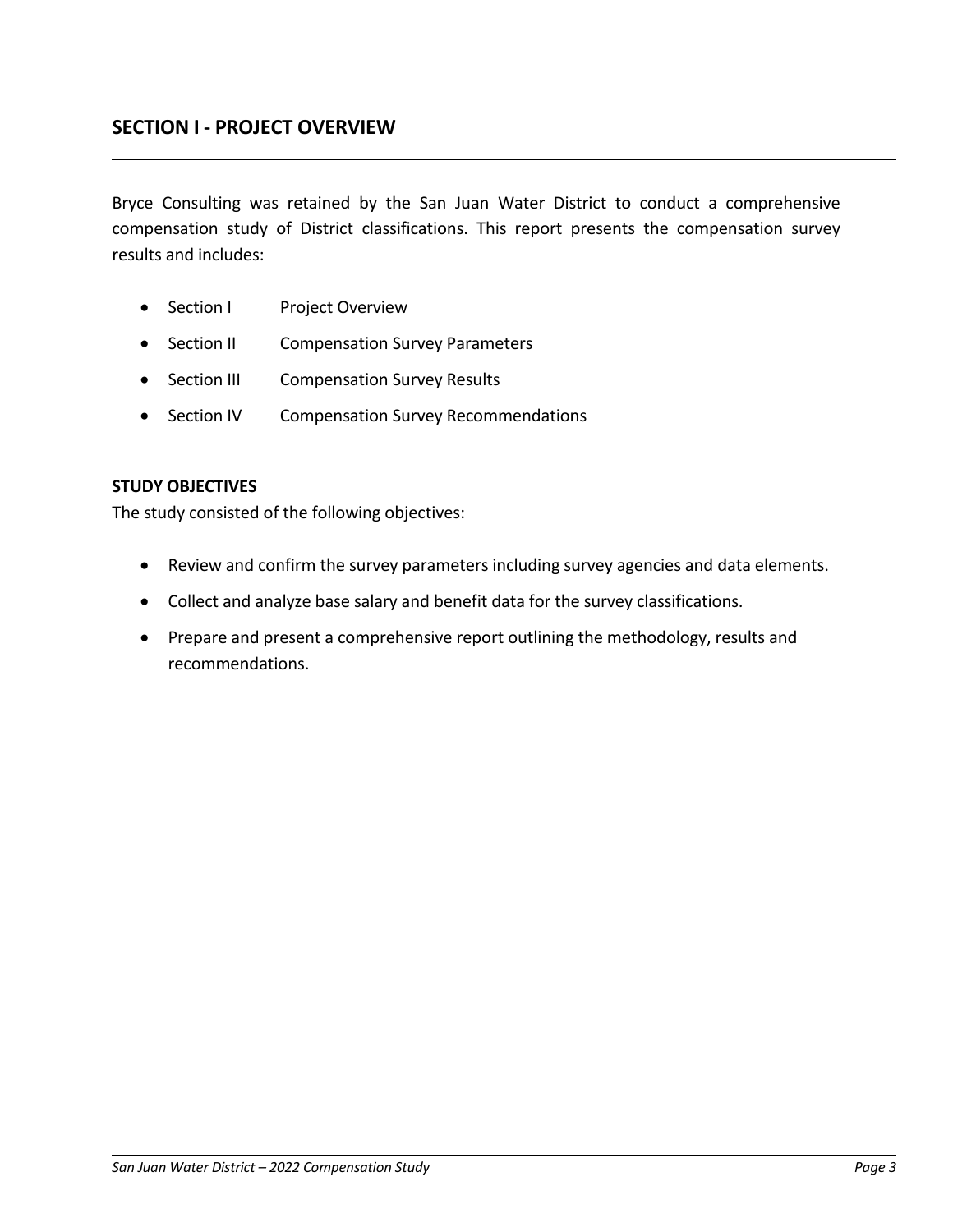This section of the report presents the compensation survey parameters and includes:

- Selection of labor market employers and survey classes
- Survey scope
- Survey methodology

#### **SURVEY EMPLOYERS**

The overall objective in selecting survey employers is to define as accurately as possible the District's "Labor Market." A labor market consists of those employers with whom the District might compete with for employees. The criteria typically utilized in identifying those employers include the following:

- **EMPLOYER SIZE** As a general rule, the more similar employers are in size and complexity, the greater the likelihood that comparable positions exist within both organizations. Specifically, agencies of similar size to the District are likely to have departmental structures and organization of positions more similar to the District than organizations that are significantly larger or smaller in size.
- **NATURE OF SERVICES PROVIDED** As a general rule, similar organizations are selected as survey employers, because they provide similar services. This is important for the following reasons:
	- Employers who provide similar services are most likely to compete with one another for employees.
	- These employers are most likely to have comparable jobs.
	- These employers are most likely to have similar organizational characteristics.
- **GEOGRAPHIC PROXIMITY** Geographic proximity is another factor utilized in identifying an appropriate labor market. This factor is particularly important because it identifies those employers that the District must directly compete with to recruit and retain quality staff.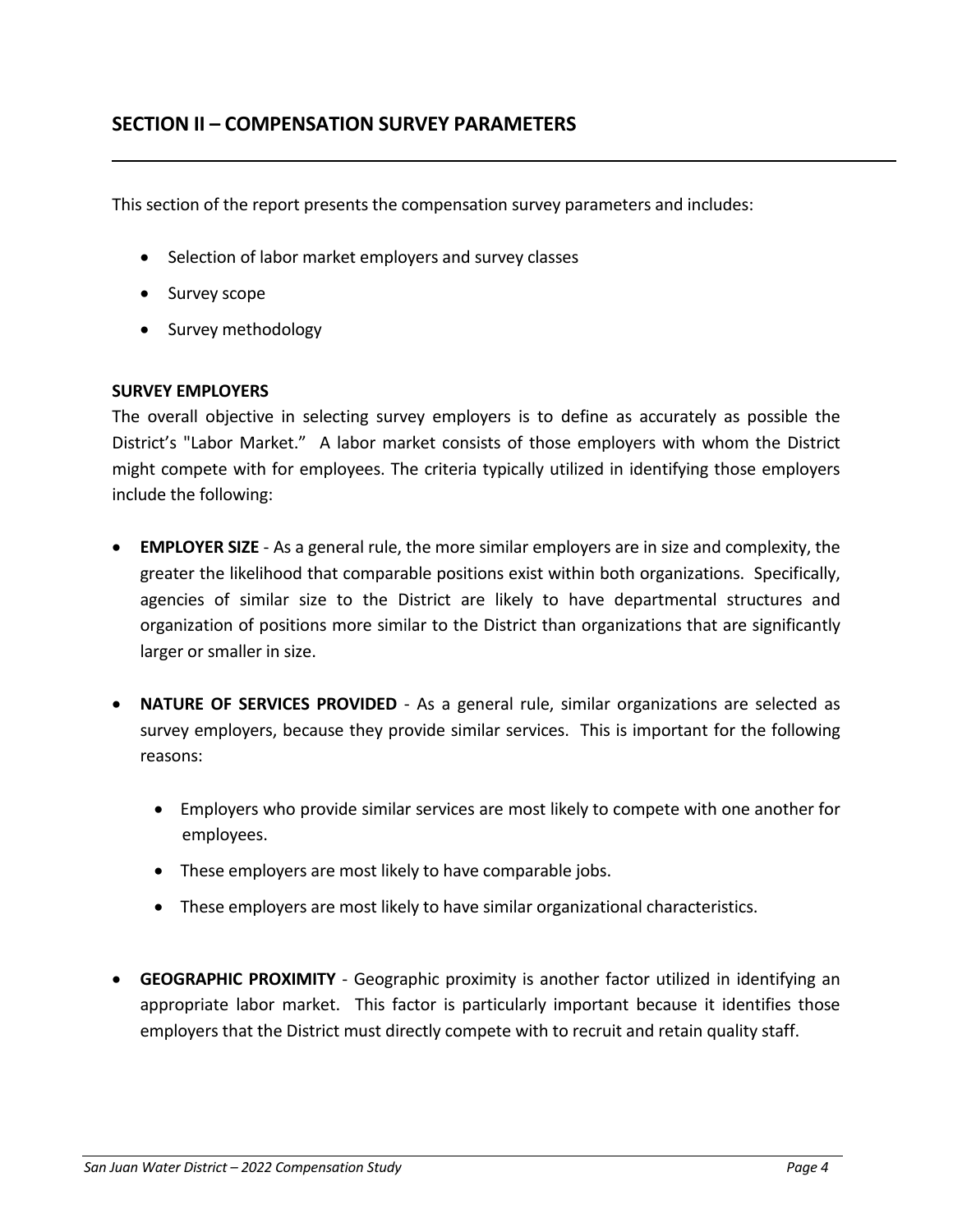## **LABOR MARKET**

Consistent with Board policy, **Table 1** displays the 14 survey agencies. All of the agencies surveyed participated in the process.

| <b>TABLE 1</b><br><b>SURVEY AGENCIES</b> |
|------------------------------------------|
| <b>Carmichael Water District</b>         |
| <b>Citrus Heights Water District</b>     |
| City of Fairfield                        |
| City of Folsom                           |
| City of Roseville                        |
| City of Vallejo                          |
| El Dorado Irrigation District            |
| <b>Elk Grove Water District</b>          |
| <b>Fair Oaks Water District</b>          |
| <b>Placer County Water Agency</b>        |
| Sacramento County                        |
| Sacramento Suburban Water District       |
| South San Joaquin Irrigation District    |
| <b>Stockton East Water District</b>      |

#### **SURVEY CLASSES**

Survey classes, as displayed in **Table 2**, are generally selected utilizing the following criteria:

- The survey classifications should have a significant relationship to other classes in their occupational group. This ensures that they will make good reference points in relating and establishing salaries for other classes within their occupational group.
- They should be reasonably well known and able to be clearly and concisely described. This enables the employer to more easily communicate with survey employers in establishing accurate comparabilities for the survey classes.
- They should be classes for which counterparts can readily be found in other agencies so that sufficient compensation data can be gathered.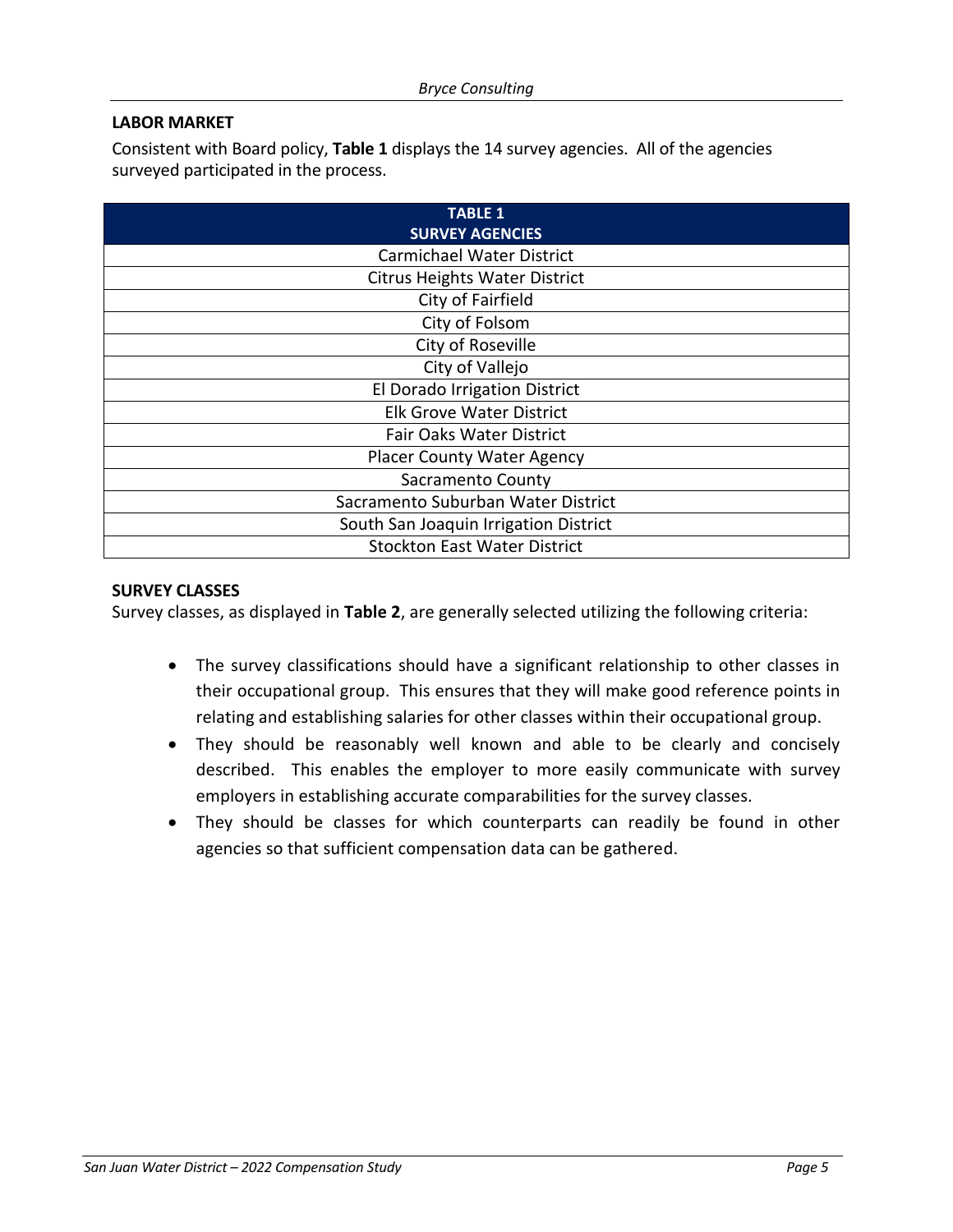*Bryce Consulting*

| <b>TABLE 2</b>                                   |  |  |  |  |
|--------------------------------------------------|--|--|--|--|
| <b>SURVEY CLASSIFICATIONS</b>                    |  |  |  |  |
| Accountant                                       |  |  |  |  |
| <b>Accounting Technician II</b>                  |  |  |  |  |
| Administrative Assistant/Board Secretary         |  |  |  |  |
| Associate Engineer                               |  |  |  |  |
| Chief Operator                                   |  |  |  |  |
| <b>CMMS/GIS Coordinator</b>                      |  |  |  |  |
| <b>Construction Inspector II</b>                 |  |  |  |  |
| <b>Customer Service Manager</b>                  |  |  |  |  |
| <b>Customer Services Technician II</b>           |  |  |  |  |
| Director of Engineering Services                 |  |  |  |  |
| Director of Finance                              |  |  |  |  |
| <b>Director of Operations</b>                    |  |  |  |  |
| <b>Distribution Lead Worker</b>                  |  |  |  |  |
| <b>Distribution Operator II</b>                  |  |  |  |  |
| <b>Electrical and Instrumentation Technician</b> |  |  |  |  |
| <b>Engineering Technician II</b>                 |  |  |  |  |
| <b>Field Services Manager</b>                    |  |  |  |  |
| <b>Information Technology Manager</b>            |  |  |  |  |
| Information Technology Technician II             |  |  |  |  |
| <b>Maintenance Chief</b>                         |  |  |  |  |
| Meter Technician                                 |  |  |  |  |
| <b>Purchasing Agent</b>                          |  |  |  |  |
| Safety and Regulatory Compliance Specialist      |  |  |  |  |
| Senior Accountant                                |  |  |  |  |
| Senior Engineer                                  |  |  |  |  |
| <b>Utilities Coordinator</b>                     |  |  |  |  |
| Utilities Maintenance Worker II                  |  |  |  |  |
| <b>Utilities Mechanic II</b>                     |  |  |  |  |
| Water Efficiency Technician II                   |  |  |  |  |
| Water Resources Manager                          |  |  |  |  |
| Water Treatment Plant Manager                    |  |  |  |  |
| Water Treatment Plant Operator II                |  |  |  |  |
| Water Treatment Plant Operator III               |  |  |  |  |

## **SURVEY SCOPE**

The scope of the survey included the labor market agencies previously presented. The data collected for each survey class included:

- Title of each comparable class
- Minimum and maximum monthly salary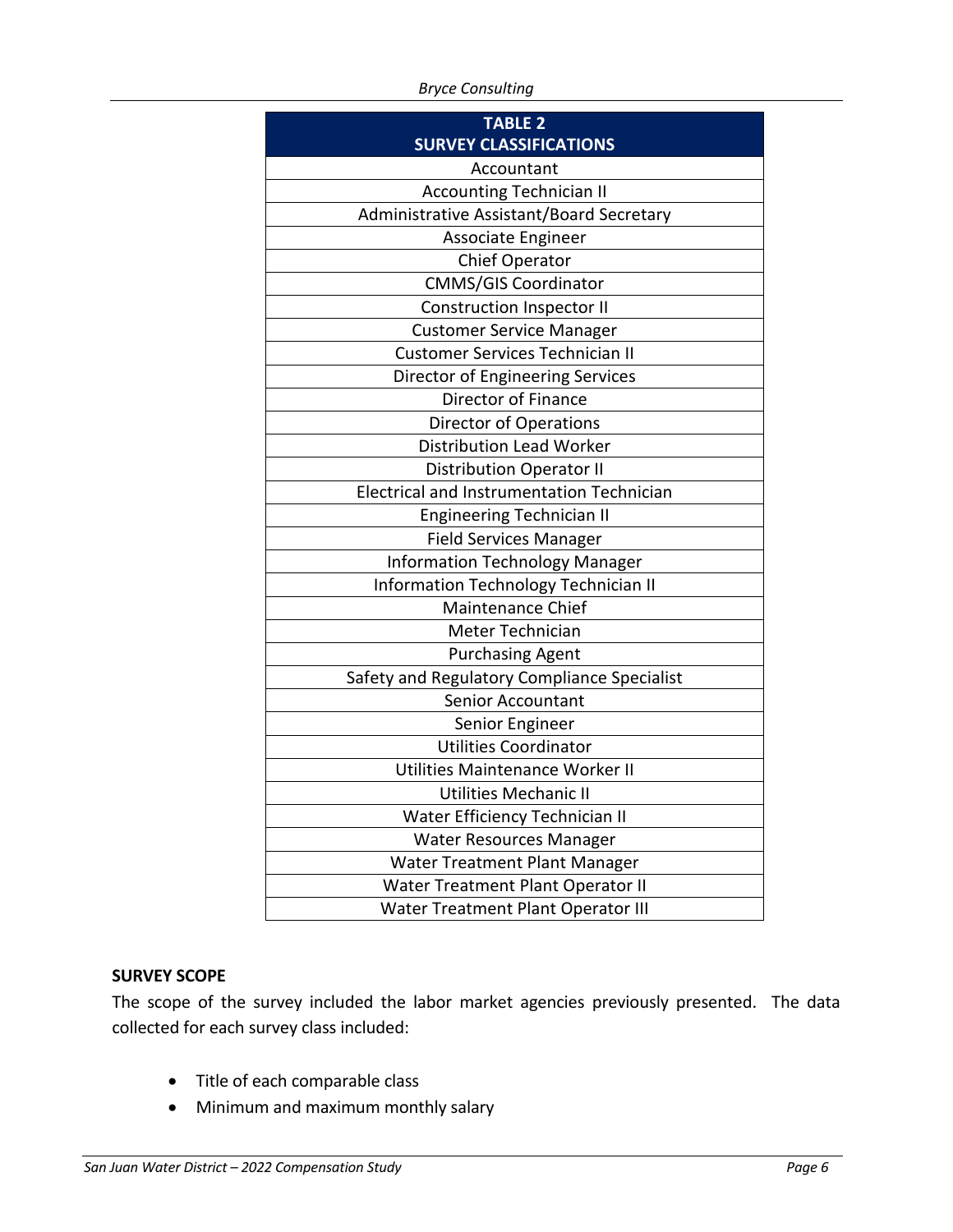- Cash add-ons to base salary including:
	- Employer pick-up of the employee contribution for retirement for new "classic" employees
	- Deferred compensation contribution made by the employer
	- ◆ Longevity pay at year 10
	- Certification/Education Pay
- Employer contributions for insurances (cafeteria, health, dental, vision, life, and longterm disability)
- Social Security
- Employer contribution to Retiree Health Savings Plan
- Amount the employee pays towards the employer's portion of retirement
- Cost of living information including date and amount of next increase
- Retirement practices including plan, employer's share, benefit, and formula
- Leave benefits
- Retiree health benefits

### **SURVEY METHODOLOGY**

The survey methodology utilized by Bryce Consulting included:

- The agencies' websites were utilized to collect salary and benefit data and to compare job descriptions, where available.
- The consultant followed up the survey agencies to collect additional information and seek clarification.

In addition to the collection of base salary and benefit information, careful efforts were made to analyze the full range of duties and requirements of the job classes determined to be comparable to the District's classes. This included the collection of:

- Reporting relationships
- Functional areas of responsibility
- The class's relationship to other classes in the series

For each classification using maximum base salary, total cash, and total compensation as the basis of comparison, the District's position was compared to the labor market to determine the percentage the District is above or below the labor market median. The data is effective April 2022.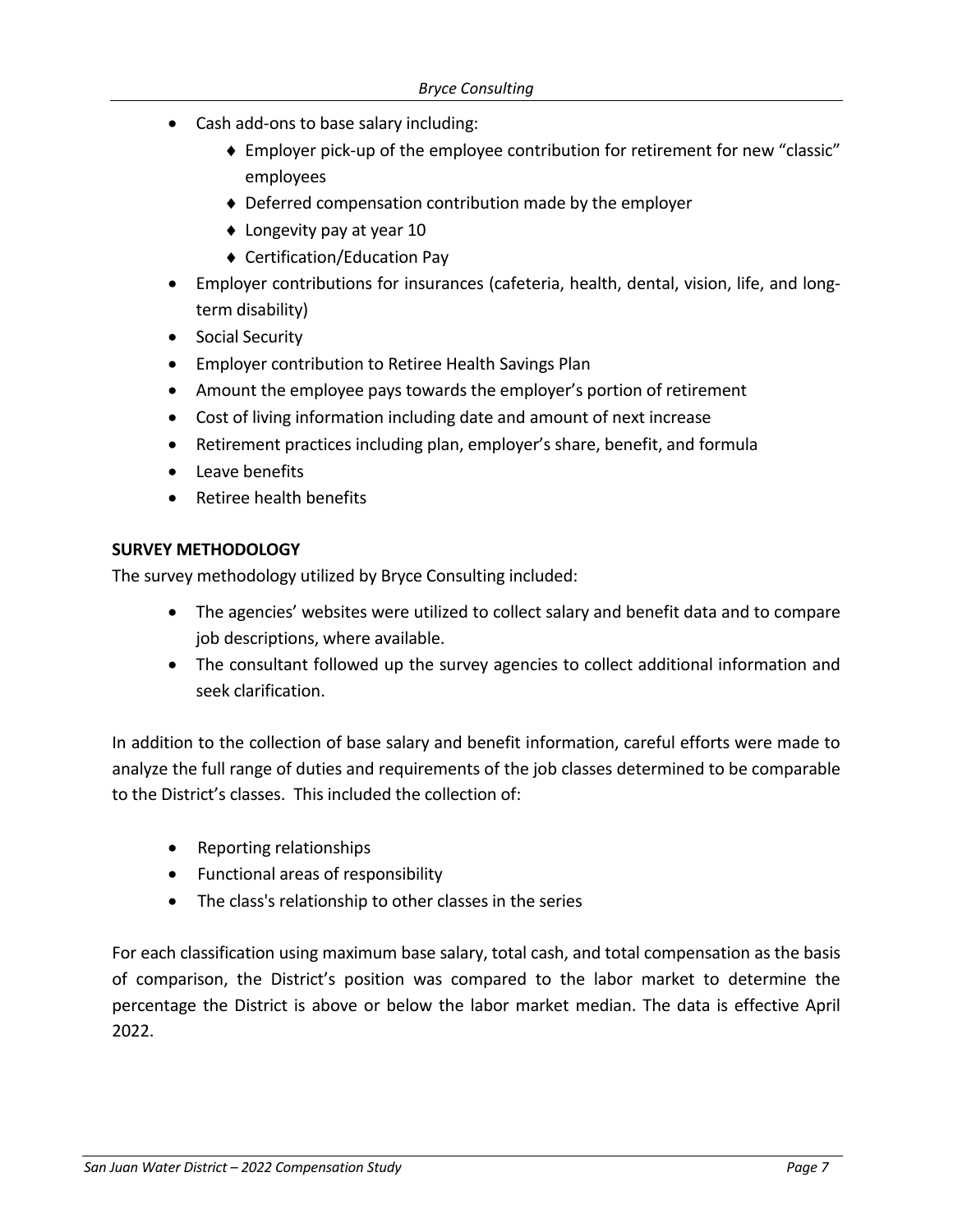## **SECTION III – COMPENSATION SURVEY RESULTS**

This section of the report presents the compensation survey findings including base salary, total cash, and total compensation. In addition, miscellaneous benefit data is presented including cost of living information, retirement practices, retiree health benefits, and leave benefits.

As indicated in the previous section, the survey involved the collection of compensation information for each of the survey classes from the labor market employers identified. **Table 3** displays the comparability for each survey classification.

| <b>TABLE 3</b><br><b>COMPARABILITY</b>      |                                     |  |  |
|---------------------------------------------|-------------------------------------|--|--|
| <b>Survey Classification</b>                | <b>Number of Comparable Classes</b> |  |  |
| Accountant                                  | 10                                  |  |  |
| <b>Accounting Technician II</b>             | 8                                   |  |  |
| Administrative Assistant/Board Secretary    | 4                                   |  |  |
| Associate Engineer                          | 11                                  |  |  |
| Chief Operator                              | 5                                   |  |  |
| <b>CMMS/GIS Coordinator</b>                 | 5                                   |  |  |
| <b>Construction Inspector II</b>            | 9                                   |  |  |
| <b>Customer Service Manager</b>             | 5                                   |  |  |
| <b>Customer Services Technician II</b>      | 14                                  |  |  |
| Director of Engineering Services            | 8                                   |  |  |
| Director of Finance                         | 11                                  |  |  |
| <b>Director of Operations</b>               | 3                                   |  |  |
| <b>Distribution Lead Worker</b>             | 8                                   |  |  |
| <b>Distribution Operator II</b>             | 10                                  |  |  |
| Electrical and Instrumentation Technician   | 10                                  |  |  |
| <b>Engineering Technician II</b>            | 10                                  |  |  |
| <b>Field Services Manager</b>               | 7                                   |  |  |
| <b>Information Technology Manager</b>       | 9                                   |  |  |
| Information Technology Technician II        | 8                                   |  |  |
| Maintenance Chief                           | 4                                   |  |  |
| Meter Technician                            | $\overline{4}$                      |  |  |
| <b>Purchasing Agent</b>                     | 4                                   |  |  |
| Safety and Regulatory Compliance Specialist | 5                                   |  |  |
| <b>Senior Accountant</b>                    | 9                                   |  |  |
| Senior Engineer                             | 9                                   |  |  |
| <b>Utilities Coordinator</b>                | $0*$                                |  |  |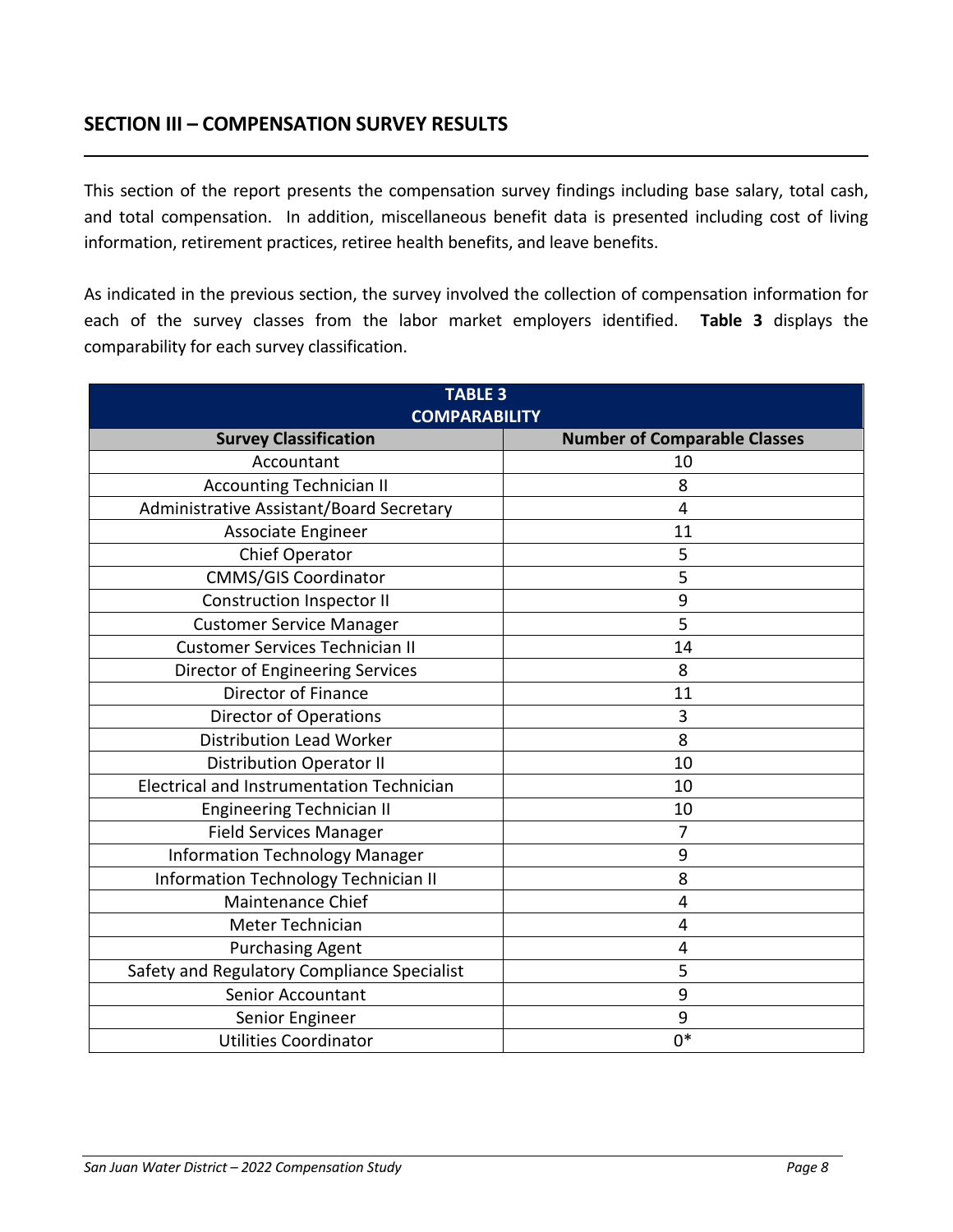#### *Bryce Consulting*

| <b>TABLE 3</b><br><b>COMPARABILITY</b> |                                     |  |  |
|----------------------------------------|-------------------------------------|--|--|
| <b>Survey Classification</b>           | <b>Number of Comparable Classes</b> |  |  |
| Utilities Maintenance Worker II        | 1*                                  |  |  |
| Utilities Mechanic II                  | 8                                   |  |  |
| Water Efficiency Technician II         |                                     |  |  |
| <b>Water Resources Manager</b>         | ੨                                   |  |  |
| Water Treatment Plant Manager          |                                     |  |  |
| Water Treatment Plant Operator II      | 10                                  |  |  |
| Water Treatment Plant Operator III     | 10                                  |  |  |

**\*Insufficient Data – Fewer than 3 matches**

### **BASE SALARY SURVEY RESULTS**

The data has been organized into a series of tables that summarize the District's relationship to the labor market for each class. The detailed market compensation survey datasheets are presented in **Appendix A** of this report. **Table 4** summarizes for each classification how the District's base salaries compare to the labor market. The following data is presented:

- Title of the District's classification
- The District's current maximum monthly base salary for each classification
- The labor market median for maximum monthly base salary
- Percentage the District's maximum base salary is above or below the median of the labor market

| <b>TABLE 4</b><br><b>SUMMARY OF BASE SALARY</b> |                                           |                                      |                                                                  |  |
|-------------------------------------------------|-------------------------------------------|--------------------------------------|------------------------------------------------------------------|--|
| <b>Survey Classification</b>                    | <b>SJWD Maximum</b><br><b>Base Salary</b> | <b>Labor Market</b><br><b>Median</b> | % SJWD IS Above or<br><b>Below Labor Market</b><br><b>Median</b> |  |
| Accountant                                      | \$7,439                                   | \$7,941                              | $-6.74%$                                                         |  |
| <b>Accounting Technician II</b>                 | \$5,801                                   | \$6,075                              | $-4.71%$                                                         |  |
| Administrative Assistant/Board                  |                                           |                                      |                                                                  |  |
| Secretary                                       | \$7,975                                   | \$7,844                              | 1.64%                                                            |  |
| Associate Engineer                              | \$10,069                                  | \$10,327                             | $-2.56%$                                                         |  |
| <b>Chief Operator</b>                           | \$10,029                                  | \$10,408                             | $-3.78%$                                                         |  |
| <b>CMMS/GIS Coordinator</b>                     | \$7,589                                   | \$8,372                              | $-10.32%$                                                        |  |
| Construction Inspector II                       | \$7,079                                   | \$7,425                              | $-4.89%$                                                         |  |
| <b>Customer Service Manager</b>                 | \$11,076                                  | \$11,510                             | $-3.92%$                                                         |  |
| <b>Customer Services Technician II</b>          | \$5,304                                   | \$5,504                              | $-3.78%$                                                         |  |
| Director of Engineering Services                | \$14,349                                  | \$14,513                             | $-1.15%$                                                         |  |
| Director of Finance                             | \$15,231                                  | \$15,357                             | $-0.83%$                                                         |  |
| Director of Operations                          | \$15,231                                  | \$13,903                             | 8.72%                                                            |  |
| <b>Distribution Lead Worker</b>                 | \$8,384                                   | \$8,631                              | $-2.94%$                                                         |  |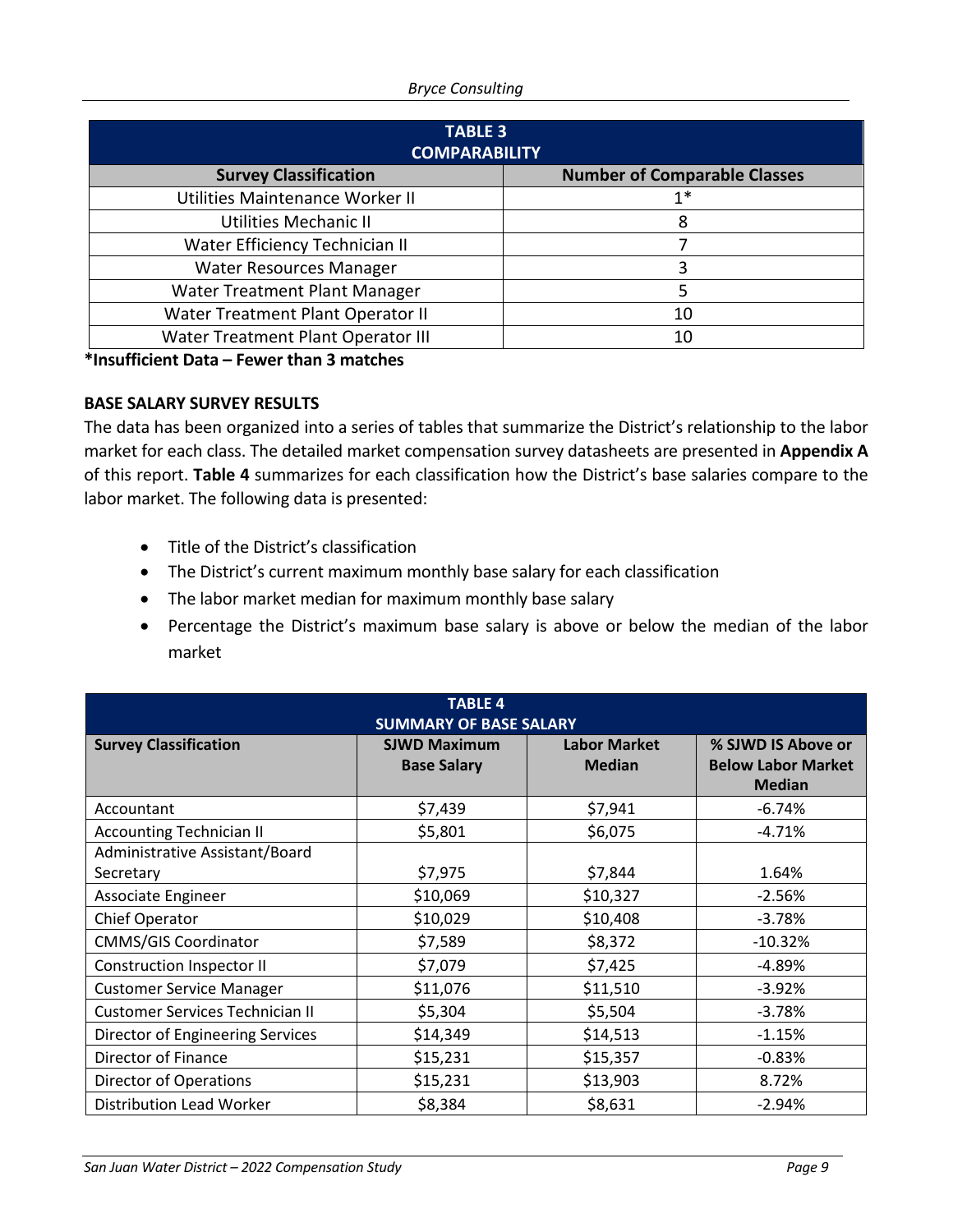| <b>TABLE 4</b><br><b>SUMMARY OF BASE SALARY</b> |                                           |                                      |                                                                  |  |
|-------------------------------------------------|-------------------------------------------|--------------------------------------|------------------------------------------------------------------|--|
| <b>Survey Classification</b>                    | <b>SJWD Maximum</b><br><b>Base Salary</b> | <b>Labor Market</b><br><b>Median</b> | % SJWD IS Above or<br><b>Below Labor Market</b><br><b>Median</b> |  |
| <b>Distribution Operator II</b>                 | \$6,219                                   | \$6,509                              | $-4.66%$                                                         |  |
| <b>Electrical and Instrumentation</b>           |                                           |                                      |                                                                  |  |
| Technician                                      | \$9,261                                   | \$8,477                              | 8.47%                                                            |  |
| <b>Engineering Technician II</b>                | \$6,602                                   | \$6,992                              | $-5.90%$                                                         |  |
| <b>Field Services Manager</b>                   | \$11,357                                  | \$10,631                             | 6.39%                                                            |  |
| <b>Information Technology Manager</b>           | \$11,076                                  | \$12,040                             | $-8.70%$                                                         |  |
| Information Technology Technician<br>Ш          | \$6,408                                   | \$7,179                              | $-12.02%$                                                        |  |
| Maintenance Chief                               | \$9,783                                   | \$10,066                             | $-2.89%$                                                         |  |
| Meter Technician                                | \$5,519                                   | \$6,284                              | $-13.86%$                                                        |  |
| <b>Purchasing Agent</b>                         | \$6,472                                   | \$6,886                              | $-6.39%$                                                         |  |
| Safety and Regulatory Compliance<br>Specialist  | \$9,542                                   | \$10,197                             | $-6.86%$                                                         |  |
| <b>Senior Accountant</b>                        | \$8,987                                   | \$9,046                              | $-0.65%$                                                         |  |
| Senior Engineer                                 | \$11,412                                  | \$11,806                             | $-3.45%$                                                         |  |
| <b>Utilities Coordinator</b>                    | \$7,589                                   | <b>Insuff Data</b>                   | $---$                                                            |  |
| Utilities Maintenance Worker II                 | \$5,359                                   | Insuff Data                          | $---$                                                            |  |
| Utilities Mechanic II                           | \$6,538                                   | \$7,340                              | $-12.26%$                                                        |  |
| Water Efficiency Technician II                  | \$6,219                                   | \$6,402                              | $-2.94%$                                                         |  |
| <b>Water Resources Manager</b>                  | \$11,076                                  | \$13,886                             | $-25.37%$                                                        |  |
| Water Treatment Plant Manager                   | \$11,643                                  | \$12,740                             | $-9.42%$                                                         |  |
| Water Treatment Plant Operator II               | \$6,219                                   | \$6,508                              | $-4.65%$                                                         |  |
| Water Treatment Plant Operator III              | \$6,871                                   | \$7,690                              | $-11.92%$                                                        |  |

## **TOTAL CASH SURVEY RESULTS**

Total cash represents the maximum base salary plus the agencies' contribution towards the employees' share of retirement, the agencies' contribution towards deferred compensation, longevity pay, up to and including year 10, and education/certification pay. **Table 5** displays how the District compares to the labor market with respect to total cash for each classification. The following data is presented:

- Title of the District's classification
- The District's current total cash for each classification
- The median of the labor market for total cash
- Percentage the District's total cash is above or below the median of the labor market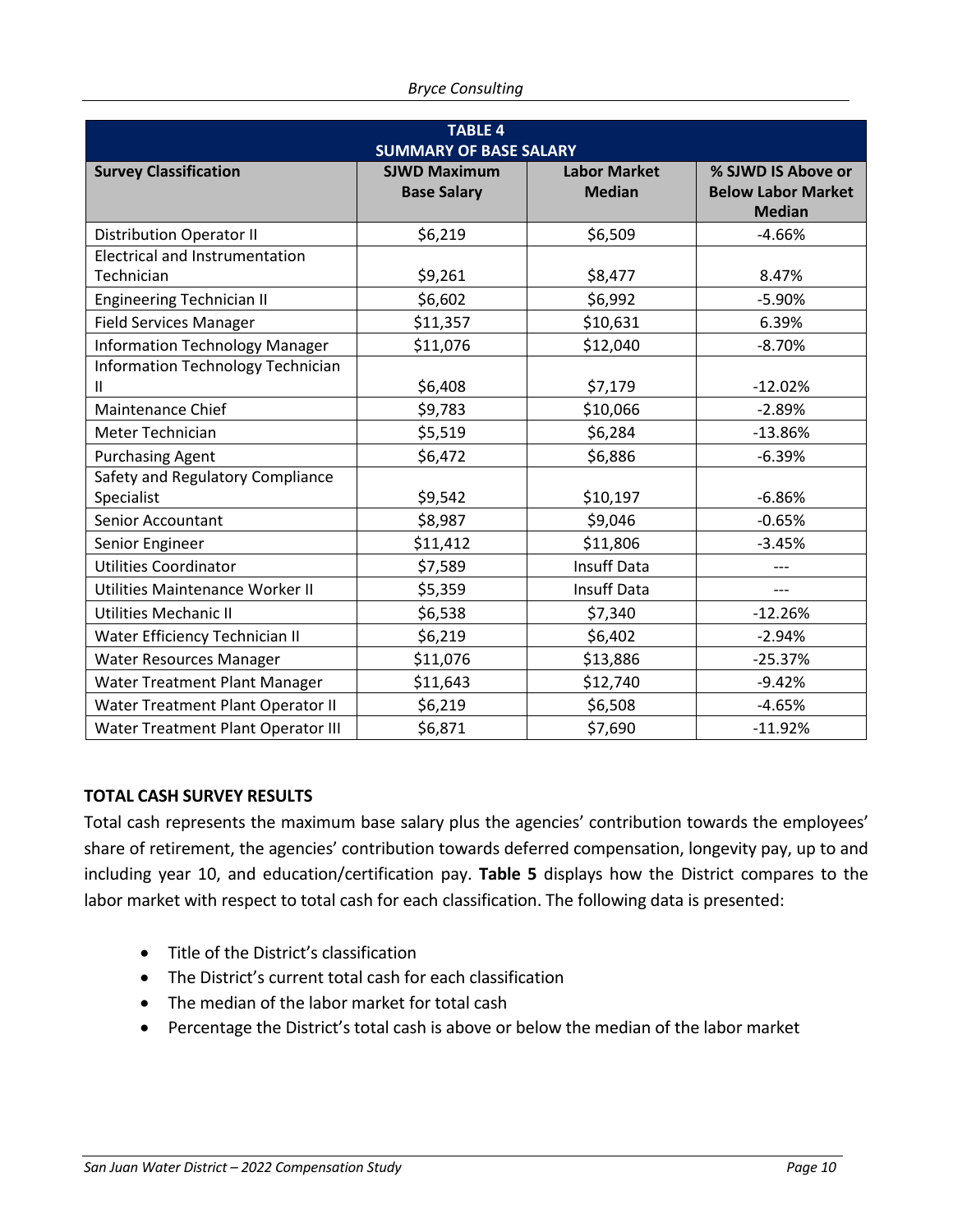| <b>TABLE 5</b><br><b>SUMMARY OF TOTAL CASH</b>    |                                          |                                      |                                                                  |  |
|---------------------------------------------------|------------------------------------------|--------------------------------------|------------------------------------------------------------------|--|
| <b>Survey Classification</b>                      | <b>SJWD Maximum</b><br><b>Total Cash</b> | <b>Labor Market</b><br><b>Median</b> | % SJWD IS Above or<br><b>Below Labor Market</b><br><b>Median</b> |  |
| Accountant                                        | \$7,439                                  | \$8,045                              | $-8.14%$                                                         |  |
| <b>Accounting Technician II</b>                   | \$5,801                                  | \$6,124                              | $-5.56%$                                                         |  |
| Administrative Assistant/Board                    |                                          |                                      |                                                                  |  |
| Secretary                                         | \$7,975                                  | \$8,389                              | $-5.19%$                                                         |  |
| Associate Engineer                                | \$10,069                                 | \$11,061                             | $-9.85%$                                                         |  |
| Chief Operator                                    | \$10,029                                 | \$10,976                             | $-9.44%$                                                         |  |
| <b>CMMS/GIS Coordinator</b>                       | \$7,589                                  | \$8,709                              | $-14.77%$                                                        |  |
| <b>Construction Inspector II</b>                  | \$7,079                                  | \$7,668                              | $-8.32%$                                                         |  |
| <b>Customer Service Manager</b>                   | \$11,076                                 | \$11,579                             | $-4.55%$                                                         |  |
| <b>Customer Services Technician II</b>            | \$5,304                                  | \$5,651                              | $-6.54%$                                                         |  |
| Director of Engineering Services                  | \$14,349                                 | \$15,359                             | $-7.04%$                                                         |  |
| <b>Director of Finance</b>                        | \$15,231                                 | \$15,818                             | $-3.85%$                                                         |  |
| <b>Director of Operations</b>                     | \$15,231                                 | \$13,903                             | 8.72%                                                            |  |
| <b>Distribution Lead Worker</b>                   | \$8,384                                  | \$9,073                              | $-8.22%$                                                         |  |
| <b>Distribution Operator II</b>                   | \$6,219                                  | \$6,786                              | $-9.11%$                                                         |  |
| <b>Electrical and Instrumentation</b>             |                                          |                                      |                                                                  |  |
| Technician                                        | \$9,261                                  | \$8,677                              | 6.31%                                                            |  |
| <b>Engineering Technician II</b>                  | \$6,602                                  | \$7,259                              | $-9.95%$                                                         |  |
| <b>Field Services Manager</b>                     | \$11,357                                 | \$11,122                             | 2.07%                                                            |  |
| <b>Information Technology Manager</b>             | \$11,076                                 | \$12,401                             | $-11.96%$                                                        |  |
| Information Technology Technician<br>$\mathbf{H}$ | \$6,408                                  | \$7,440                              | $-16.10%$                                                        |  |
| Maintenance Chief                                 | \$9,783                                  | \$10,066                             | $-2.89%$                                                         |  |
| Meter Technician                                  | \$5,519                                  | \$6,369                              | $-15.40%$                                                        |  |
| <b>Purchasing Agent</b>                           | \$6,472                                  | \$7,096                              | $-9.64%$                                                         |  |
| Safety and Regulatory Compliance<br>Specialist    | \$9,542                                  | \$10,267                             | -7.60%                                                           |  |
| Senior Accountant                                 | \$8,987                                  | \$9,326                              | $-3.77%$                                                         |  |
| Senior Engineer                                   | \$11,412                                 | \$12,219                             | $-7.07%$                                                         |  |
| <b>Utilities Coordinator</b>                      | \$7,589                                  | Insuff Data                          |                                                                  |  |
| Utilities Maintenance Worker II                   | \$5,359                                  | Insuff Data                          |                                                                  |  |
| Utilities Mechanic II                             | \$6,538                                  | \$7,610                              | $-16.39%$                                                        |  |
| Water Efficiency Technician II                    | \$6,219                                  | \$6,588                              | $-5.93%$                                                         |  |
| Water Resources Manager                           | \$11,076                                 | \$14,025                             | $-26.62%$                                                        |  |
| Water Treatment Plant Manager                     | \$11,643                                 | \$13,670                             | $-17.41%$                                                        |  |
| Water Treatment Plant Operator II                 | \$6,219                                  | \$6,786                              | $-9.11%$                                                         |  |
| Water Treatment Plant Operator III                | \$6,871                                  | \$7,971                              | $-16.01%$                                                        |  |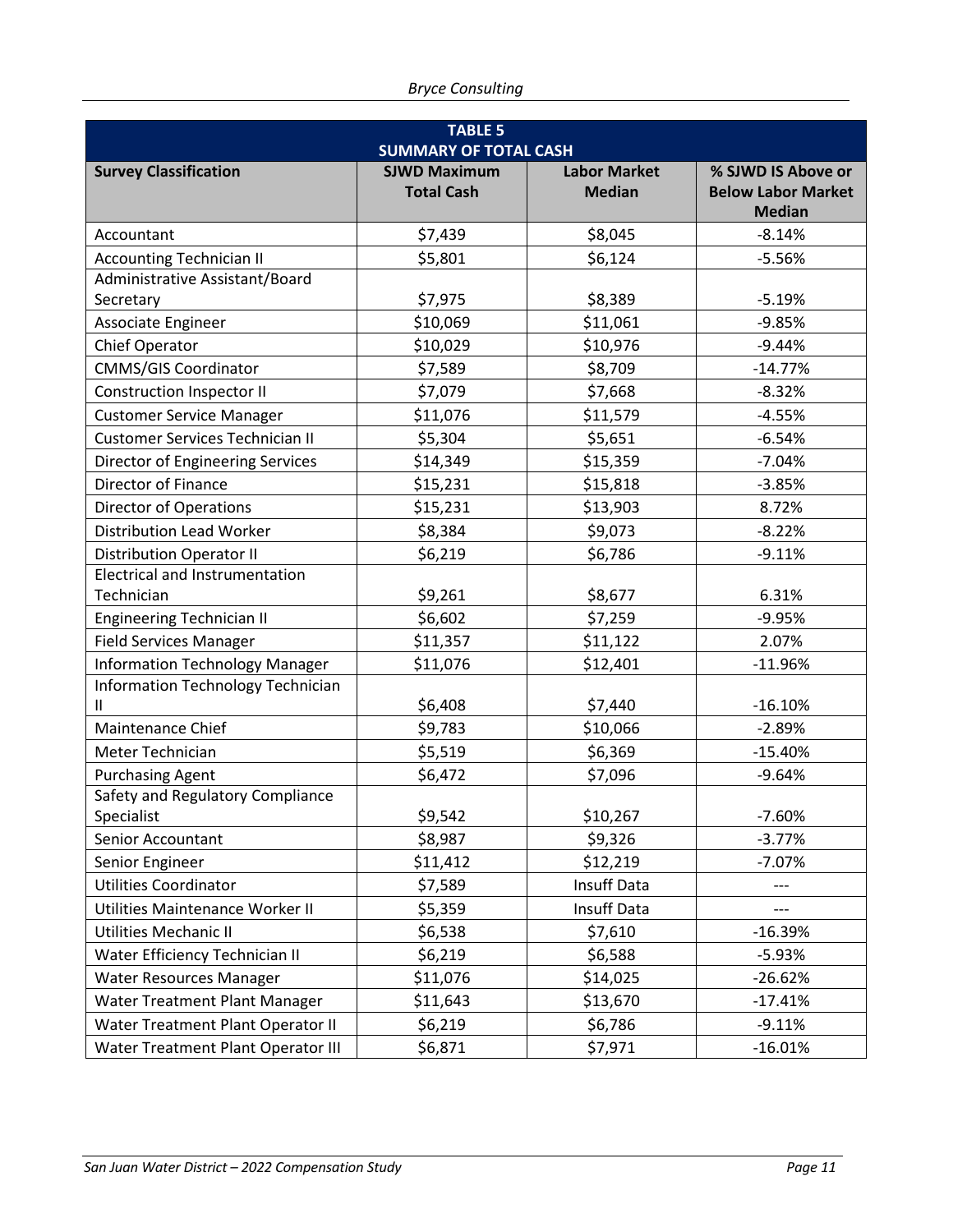## **TOTAL COMPENSATION SURVEY RESULTS**

Total compensation represents the elements included in total cash plus the agencies' contribution towards a cafeteria plan, health, dental, vision, life insurance, long-term disability, retiree health savings plan, Social Security, minus the employers' share of retirement paid by the employee. **Table 6** displays how the District compares to the labor market with respect to total compensation. The following data is presented:

- Title of the District's classification
- The District's current total compensation for each classification
- The median of the labor market for total compensation
- Percentage the District's total compensation is above or below the median of the labor market

| <b>TABLE 6</b>                                                                                                                           |              |               |                           |  |  |
|------------------------------------------------------------------------------------------------------------------------------------------|--------------|---------------|---------------------------|--|--|
| <b>SUMMARY OF TOTAL COMPENSATION</b><br><b>Survey Classification</b><br><b>SJWD Maximum</b><br><b>Labor Market</b><br>% SJWD IS Above or |              |               |                           |  |  |
|                                                                                                                                          | <b>Total</b> | <b>Median</b> | <b>Below Labor Market</b> |  |  |
|                                                                                                                                          | Compensation |               | <b>Median</b>             |  |  |
| Accountant                                                                                                                               | \$11,156     | \$10,885      | 2.43%                     |  |  |
| <b>Accounting Technician II</b>                                                                                                          | \$9,376      | \$8,654       | 7.70%                     |  |  |
| Administrative Assistant/Board                                                                                                           |              |               |                           |  |  |
| Secretary                                                                                                                                | \$11,738     | \$11,461      | 2.36%                     |  |  |
| Associate Engineer                                                                                                                       | \$14,014     | \$13,316      | 4.98%                     |  |  |
| Chief Operator                                                                                                                           | \$13,970     | \$12,963      | 7.21%                     |  |  |
| <b>CMMS/GIS Coordinator</b>                                                                                                              | \$11,318     | \$11,155      | 1.44%                     |  |  |
| <b>Construction Inspector II</b>                                                                                                         | \$10,764     | \$10,028      | 6.83%                     |  |  |
| <b>Customer Service Manager</b>                                                                                                          | \$15,108     | \$14,744      | 2.41%                     |  |  |
| <b>Customer Services Technician II</b>                                                                                                   | \$8,835      | \$8,371       | 5.25%                     |  |  |
| Director of Engineering Services                                                                                                         | \$18,535     | \$18,233      | 1.63%                     |  |  |
| Director of Finance                                                                                                                      | \$19,439     | \$18,915      | 2.69%                     |  |  |
| <b>Director of Operations</b>                                                                                                            | \$19,439     | \$17,066      | 12.21%                    |  |  |
| <b>Distribution Lead Worker</b>                                                                                                          | \$12,183     | \$11,819      | 2.98%                     |  |  |
| <b>Distribution Operator II</b>                                                                                                          | \$9,830      | \$9,251       | 5.88%                     |  |  |
| Electrical and Instrumentation                                                                                                           |              |               |                           |  |  |
| Technician                                                                                                                               | \$13,136     | \$11,034      | 16.00%                    |  |  |
| <b>Engineering Technician II</b>                                                                                                         | \$10,246     | \$9,710       | 5.23%                     |  |  |
| <b>Field Services Manager</b>                                                                                                            | \$15,413     | \$13,640      | 11.51%                    |  |  |
| <b>Information Technology Manager</b>                                                                                                    | \$15,108     | \$15,645      | $-3.55%$                  |  |  |
| Information Technology Technician II                                                                                                     | \$10,035     | \$9,646       | 3.88%                     |  |  |
| Maintenance Chief                                                                                                                        | \$13,703     | \$13,369      | 2.44%                     |  |  |
| Meter Technician                                                                                                                         | \$9,068      | \$9,051       | 0.20%                     |  |  |
| <b>Purchasing Agent</b>                                                                                                                  | \$10,105     | \$9,549       | 5.49%                     |  |  |
| Safety and Regulatory Compliance                                                                                                         | \$13,441     | \$13,176      | 1.97%                     |  |  |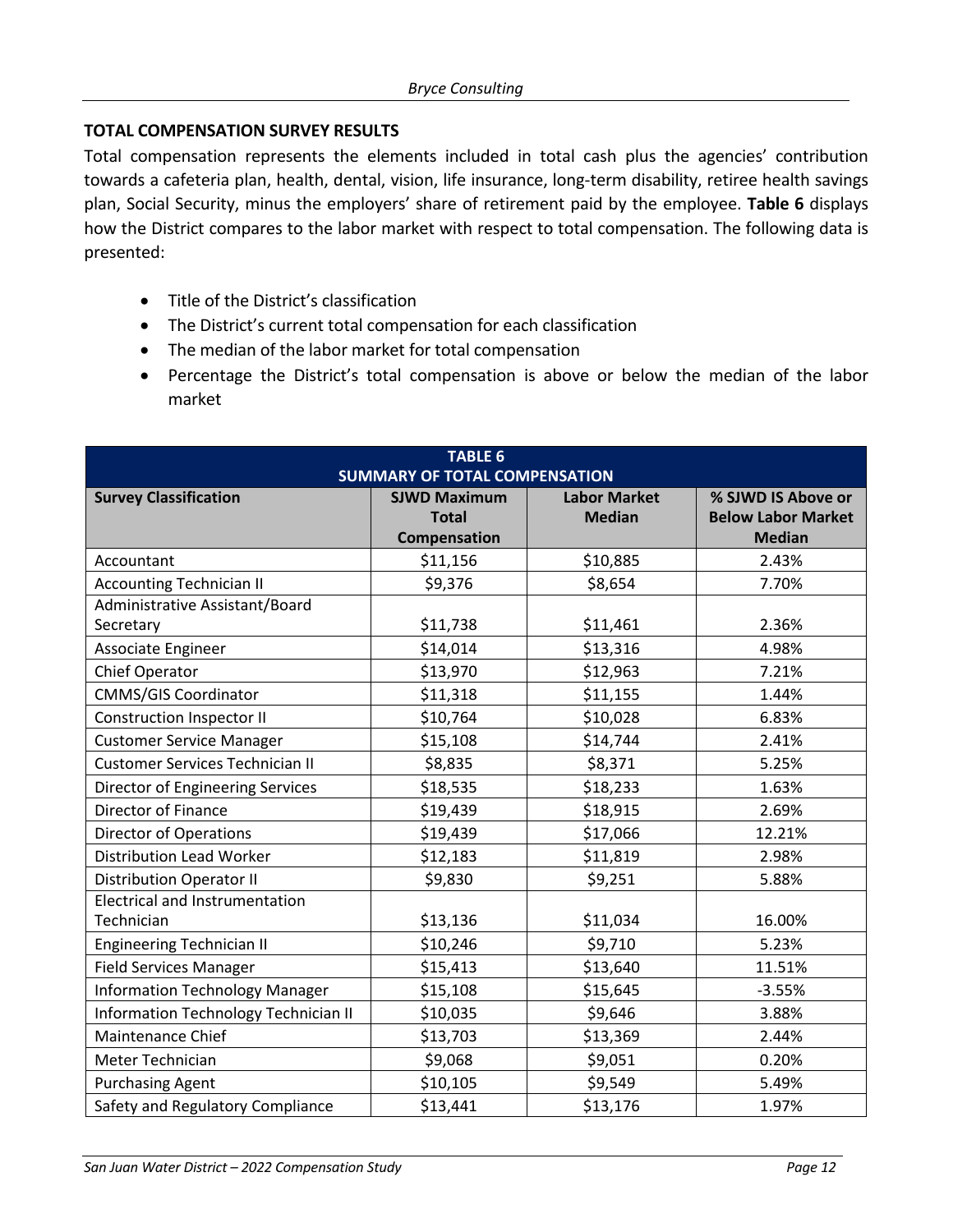| <b>TABLE 6</b><br><b>SUMMARY OF TOTAL COMPENSATION</b> |                                                     |                                      |                                                                  |  |
|--------------------------------------------------------|-----------------------------------------------------|--------------------------------------|------------------------------------------------------------------|--|
| <b>Survey Classification</b>                           | <b>SJWD Maximum</b><br><b>Total</b><br>Compensation | <b>Labor Market</b><br><b>Median</b> | % SJWD IS Above or<br><b>Below Labor Market</b><br><b>Median</b> |  |
| Specialist                                             |                                                     |                                      |                                                                  |  |
| Senior Accountant                                      | \$12,838                                            | \$12,313                             | 4.09%                                                            |  |
| Senior Engineer                                        | \$15,474                                            | \$14,835                             | 4.12%                                                            |  |
| Utilities Coordinator                                  | \$11,318                                            | Insuff Data                          |                                                                  |  |
| Utilities Maintenance Worker II                        | \$8,895                                             | <b>Insuff Data</b>                   | ---                                                              |  |
| Utilities Mechanic II                                  | \$10,176                                            | \$10,078                             | 0.96%                                                            |  |
| Water Efficiency Technician II                         | \$9,830                                             | \$9,272                              | 5.67%                                                            |  |
| <b>Water Resources Manager</b>                         | \$15,108                                            | \$16,561                             | $-9.61%$                                                         |  |
| Water Treatment Plant Manager                          | \$15,724                                            | \$15,732                             | $-0.05%$                                                         |  |
| Water Treatment Plant Operator II                      | \$9,830                                             | \$9,287                              | 5.52%                                                            |  |
| Water Treatment Plant Operator III                     | \$10,538                                            | \$10,951                             | $-3.92%$                                                         |  |

#### **RELATIONSHIP TO THE MARKET**

On average, for all of the survey classifications, the District is 4.91% below market for base salary, 8.37% below of the market for total cash, and 3.74% above the market for total compensation when compared to the labor market median. The main contributor to the District's shift when compared to the market is the contribution to health and welfare benefits. The District contributes a maximum of \$3,125 towards health, dental, vision, life insurance and long-term disability whereas the labor market average is approximately \$2,444.

#### **MISCELLANEOUS BENEFIT DATA**

The tables provided in **Appendix B** present the miscellaneous benefit data that was collected including cost of living information, retirement practices, leave benefits and retiree health benefits.

#### **COST OF LIVING INCREASE – APPENDIX B - TABLE 1**

With respect to cost of living, the District's last increase was in July of 2021 in the amount of 2.6%. Any further cost of living increase is subject to Board approval.

With respect to the responding agencies, eight of the agencies received an increase earlier in 2022, depending on bargaining unit, ranging from 2.75% to 6%. Four agencies are scheduled for a cost of living increase later in 2022 ranging from 2% to 7.2% and one agency is receiving increases based on a compensation study.

#### **RETIREMENT PRACTICES – APPENDIX B - TABLE 2**

The District has a CalPERS retirement plan with a benefit of 3% @ 60 and a formula of Highest Three Year Average for Classic tier employees.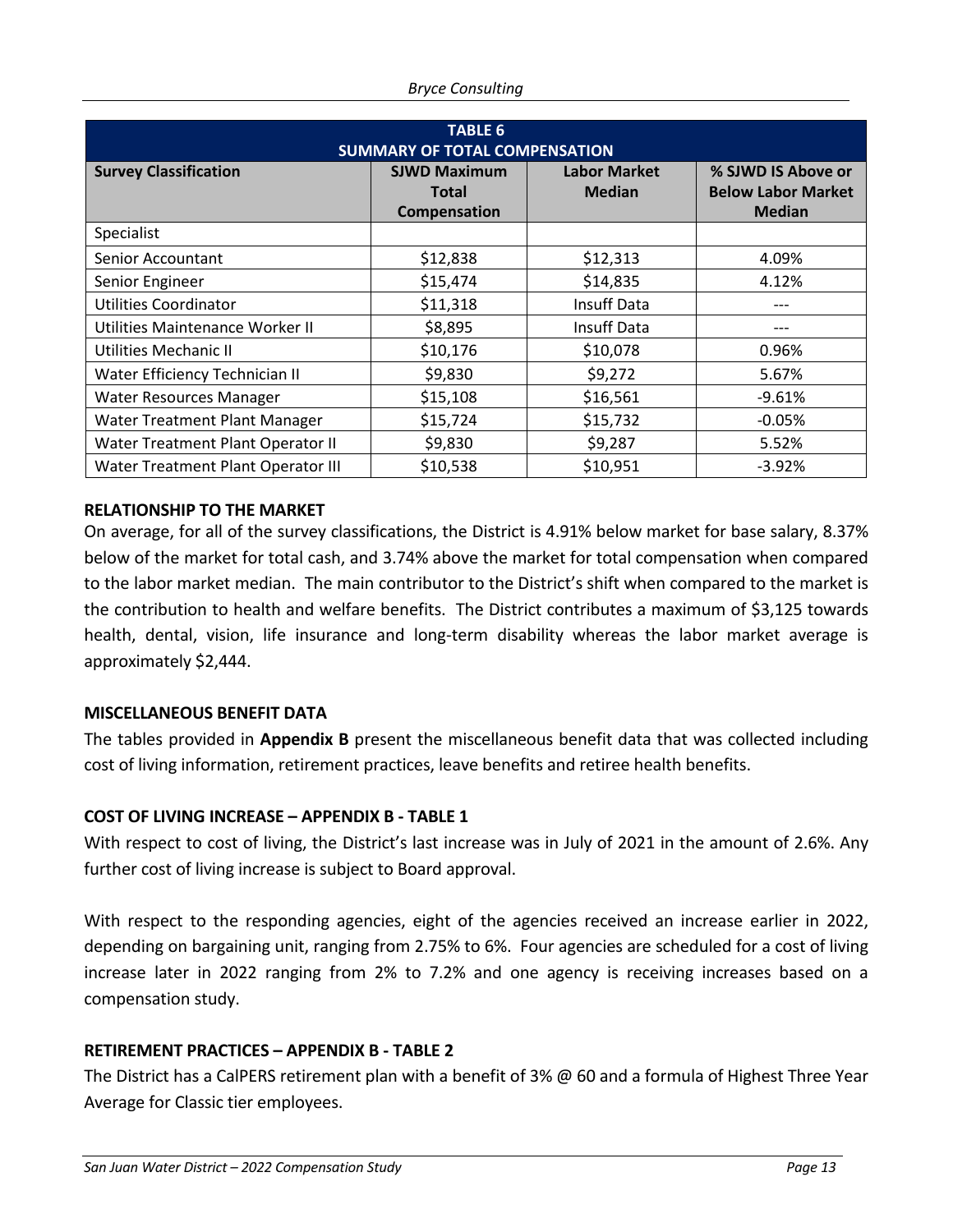Of the responding agencies, 13 have a CalPERS retirement plan and one is a 1937 Act Agency. Eight agencies have a benefit of 2%  $\omega$  55; three have a benefit of 2.7%  $\omega$  55; two have a benefit of 2.5%  $\omega$  55; and one has a benefit of 1.92% @ 60. Eight have a formula of Highest 3 Year Average and three have a formula of Single Highest Year.

#### **EDUCATION/CERTIFICATION PAY – APPENDIX B TABLE 3**

The District does not provide education or certification pay. Eight of the survey agencies provide certification and/or education pay with the amount varying by classification. The details are provided in Table 3 of Appendix B.

#### **LEAVE BENEFITS – APPENDIX B – TABLES 4 - 5**

The District offers 96 hours of vacation leave at year 1; 120 hours at year 4; 144 hours at year 8; 168 hours at year 11; 192 hours at year 16; 216 hours at year 21; and 240 hours at year 26. The District provides 12 days of sick leave with a maximum accrual of 480 hours, recognizes 12 holidays, and provides 40 hours of administrative leave for exempt classifications.

Two of the survey agencies have annual leave whereby vacation and sick leave are combined. Of those with separate leave banks, the labor market average is 79 - 95 hours at year 1, depending on bargaining unit; 103 - 116 hours at year 4; 132 -140 hours at year 8; 153 - 161 hours at year 11; 177 – 183 hours at year 16; 193 – 199 hours at year 21; and 197 – 213 hours at year 26. The majority of the survey agencies provide 12 days of sick leave with 10 providing an unlimited accrual. The labor market average for holidays is, with 13 agencies providing administrative/management leave with the amounts varying by agency and classification.

## **RETIREE HEALTH BENEFITS – APPENDIX B – TABLE 6**

The District does not contribute to a retiree health savings account but does contribute to post employment retiree health benefits with 50% of the cost paid by the District with 10 years of service and an additional 5% for each additional year of service up to 100% with 20 years of service.

Five of the agencies contribute to a retiree health savings account ranging from a flat dollar amount of \$25 per pay period to \$100 per month and one providing 1.5% of salary. Eight agencies contribute to post employment retiree health benefits ranging from the PEMCHA minimum to 100%, depending on years of service.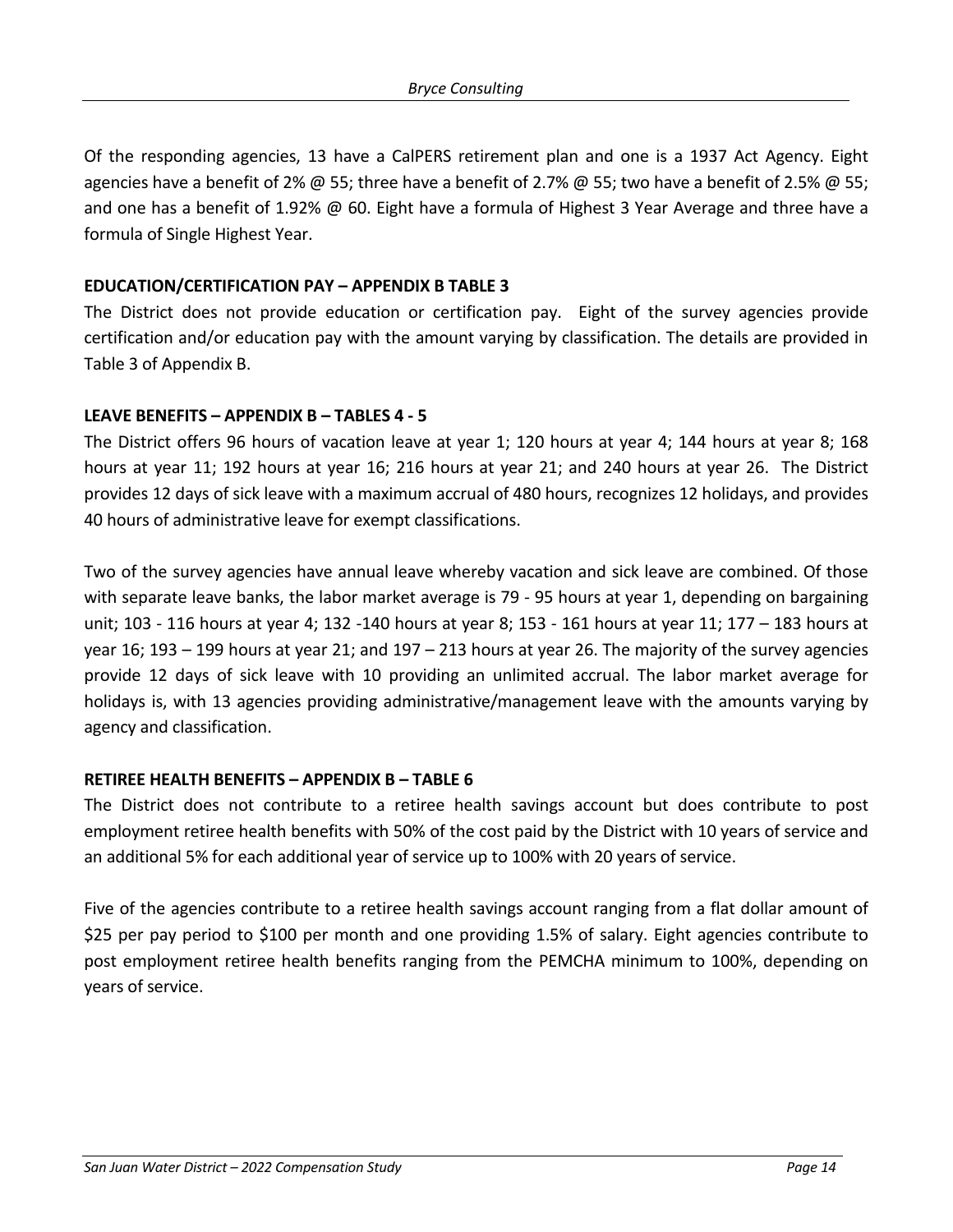# **SECTION IV – SALARY RECOMMENDATIONS**

This section of the report presents the salary recommendations. In setting salary levels, both market data and internal relationships are taken into consideration so that the District's compensation plan is both competitive with the market and internally balanced; however, where sufficient data has been collected, the salary has generally been set to market. At the May 31<sup>st</sup> Board of Directors meeting, the direction was to set salaries to the labor market median plus 5% for total cash. Classes not surveyed or where insufficient data was collected are then set to the benchmarks using internal relationship guidelines typically utilized by local government agencies:

- Approximately 10% between entry and journey level classes in a series.
- Approximately 10% between journey and advanced journey level classes in a series.

## **SALARY RECOMMENDATIONS**

Using the above methodology, Bryce Consulting has prepared salary recommendations for all District classes as presented in **Appendix C** with the proposed salary schedule presented in **Appendix D**.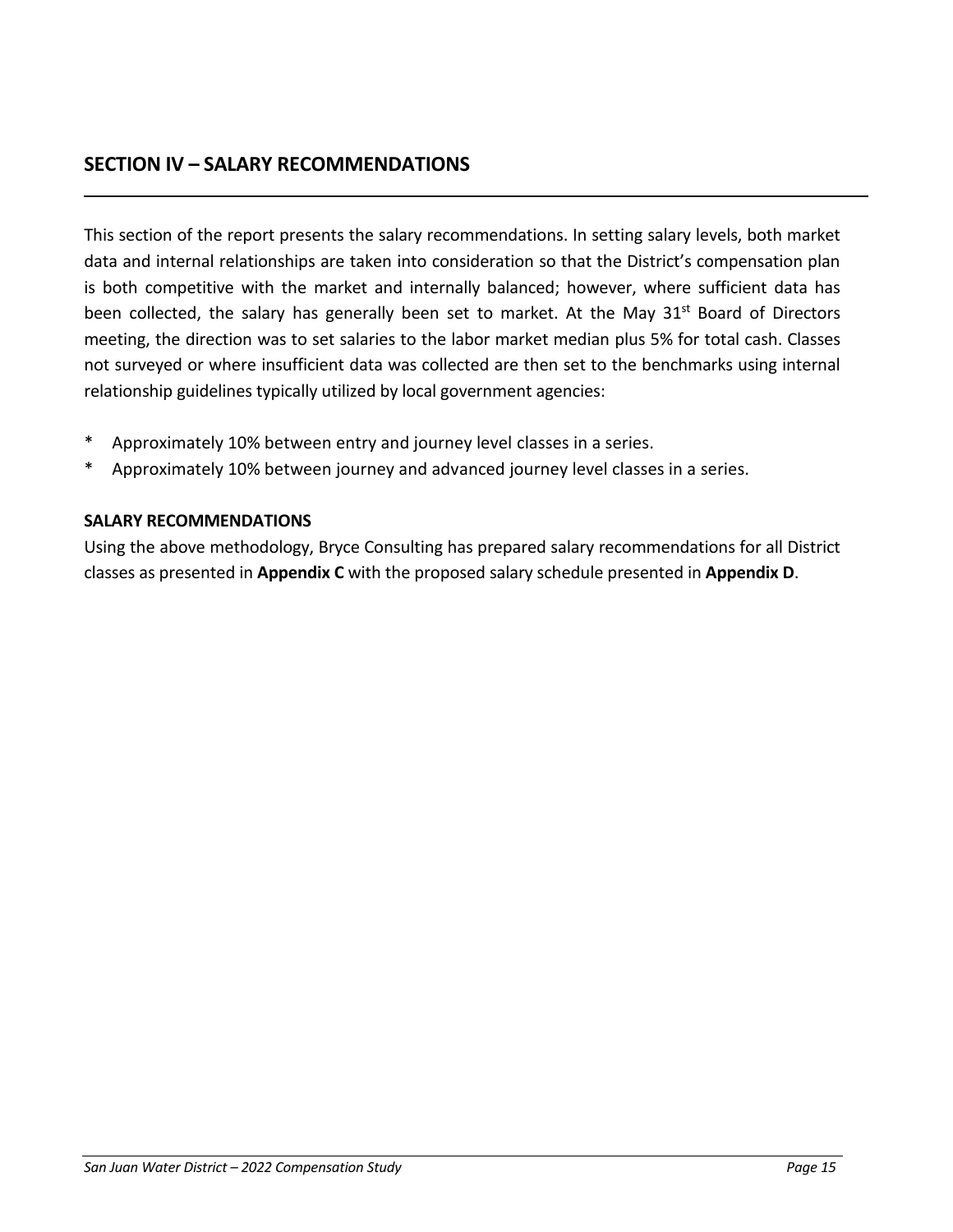**APPENDIX A**

**DETAILED MARKET DATASHEETS**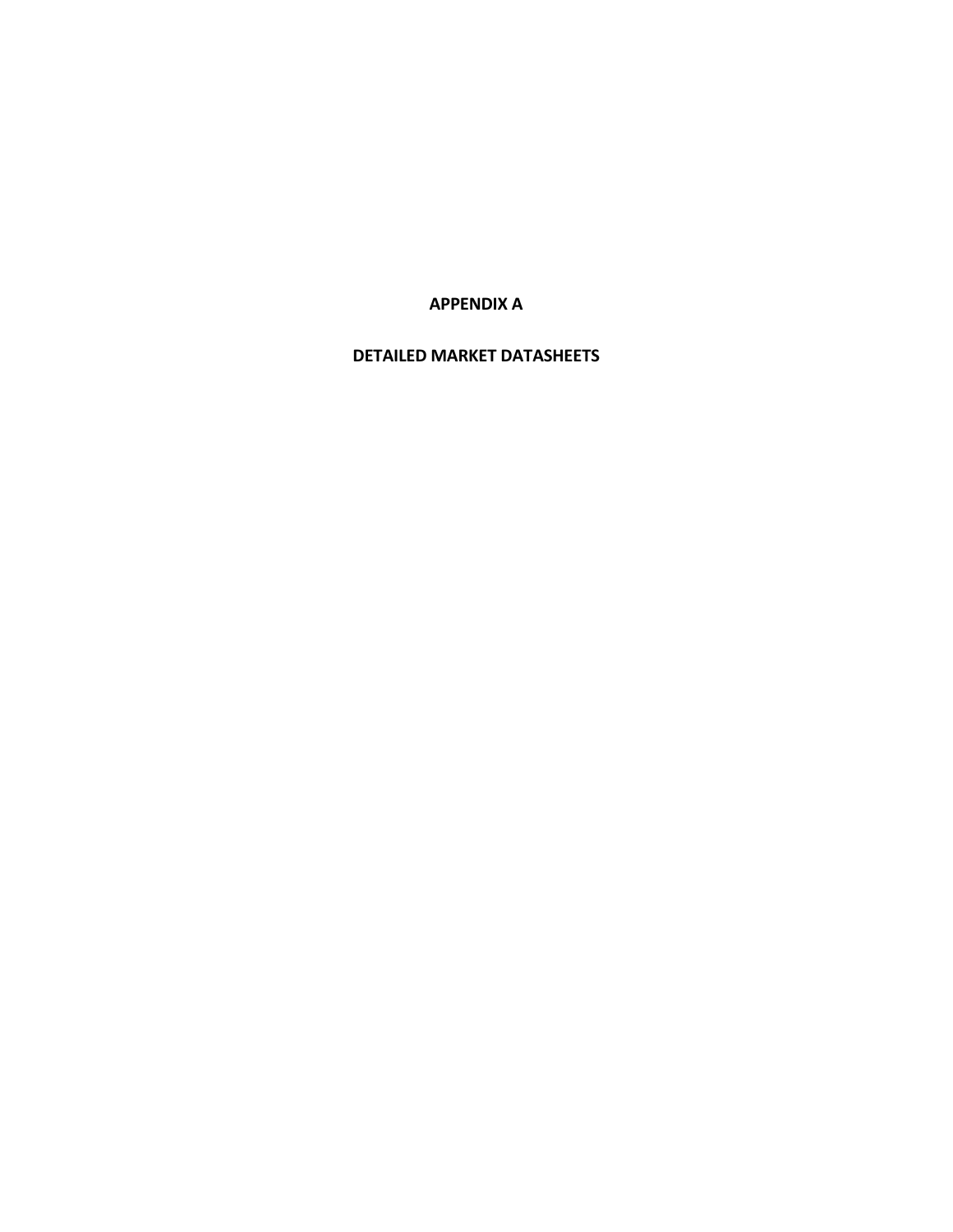**APPENDIX B**

#### **MISCELLANEOUS BENEFITS**